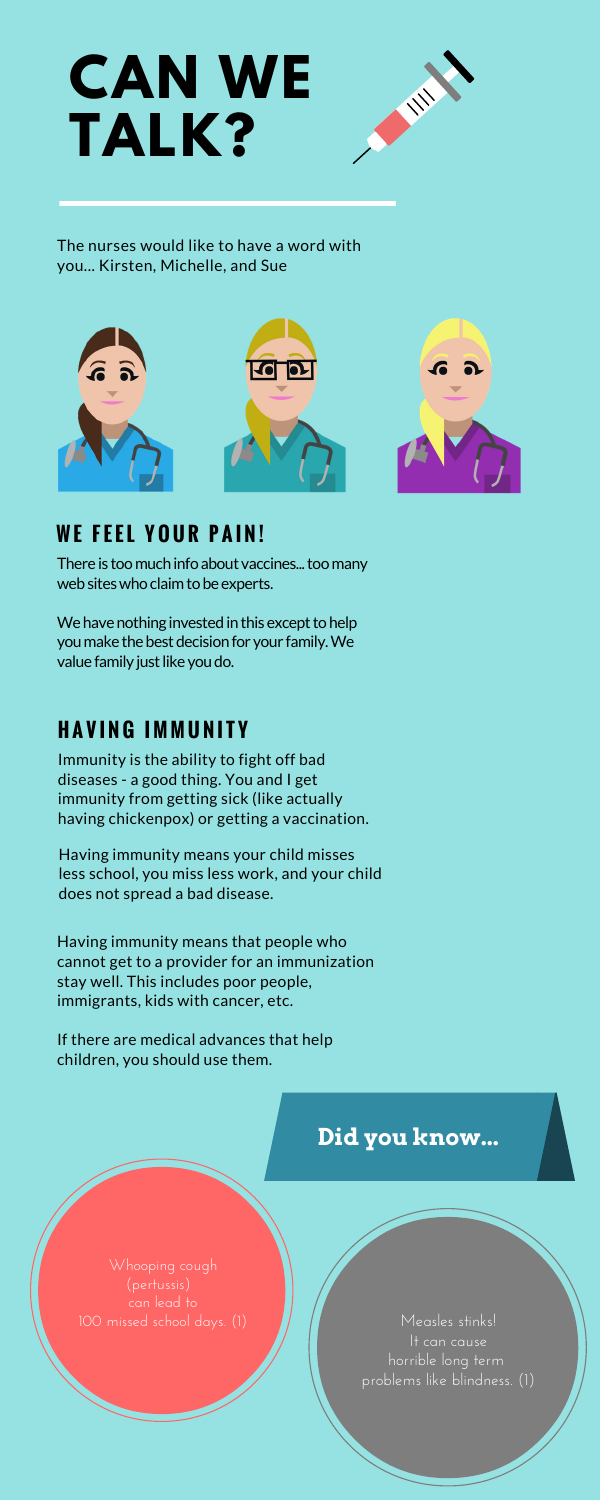We would like to offer some advice on what



you can do:

-An informed and educated parent makes healthy decisions.

-Healthy kids can learn more and do well in school.

-Vaccine Safety gets more attention than vaccine effectiveness. Vaccines today are safe and effective.

-Vaccines prevent 6 million deaths worldwide & protect against other related diseases.





Global world travel exposes you to many new diseases, like tetanus and measles. (3)

> Health promotion starts with YOU keeping your family disease free.

There are many reports of 20-somethings who have contracted polio and are paralyzed. Diseases exist. Children are vulnerable. (8)

> Vaccine preventable diseases have a costly impact: missed school or work, future disability, premature death. (10)

### **W H A T V A C C I N A T I O N M E A N S T O U S :**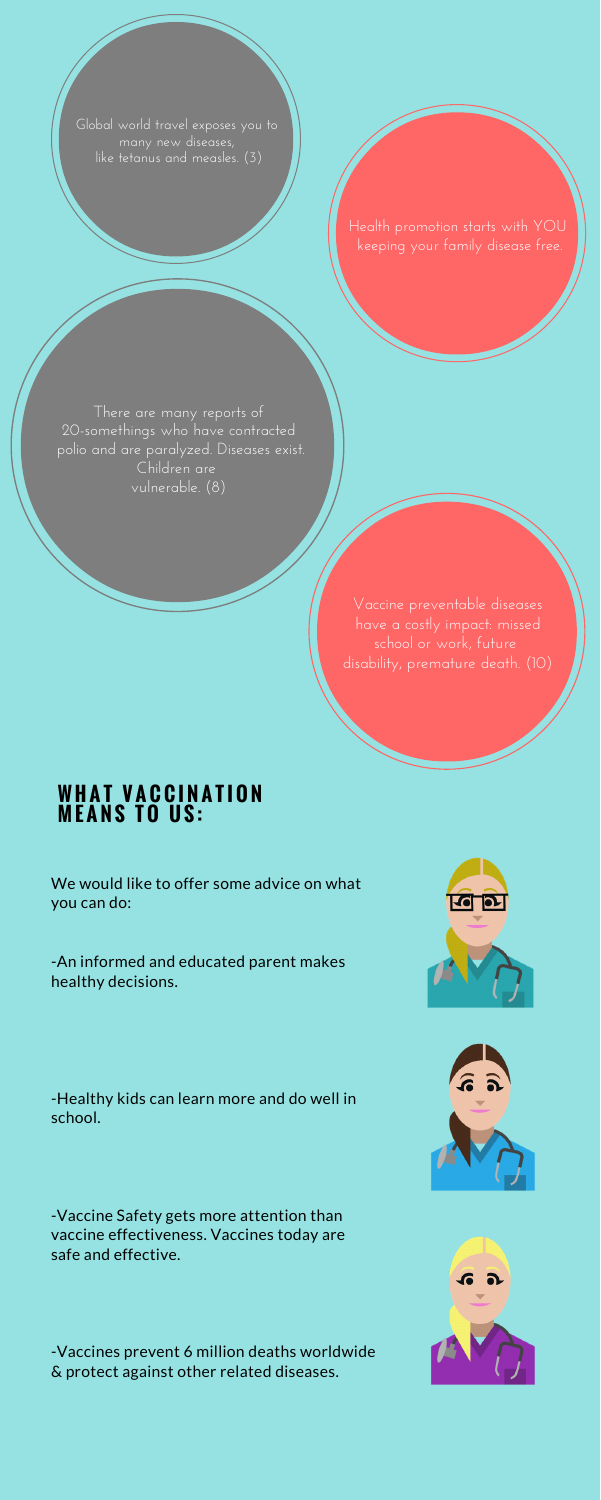#### **Email Addresses:**

**Family Health:** Michelle Anderson DNP FNP RN Andemic9@isu.edu

**School Health:** Kirsten Rosin RN Doctoral Nursing Candidate Rosikirs@isu.edu

**Public Health:** Sue Strobel MPH RN PHN





Doctoral Nursing Candidate Susan.Strobel@ucdenver.edu

#### References:

1. American Academy of Ophthalmology. (2016). Six Ways Measles Can Affect the Eyes. Retrieved from http://www.aao.org/eye-health/tipsprevention/six-ways-measles-can-affecteyes-2



2. Centers for Disease Control and Prevention. (2016). Manual for the Surveillance of Vaccine- Preventable Disease. Retrieved from http://www.cdc.gov/vaccines/pubs/survmanual/chpt07-measles.html

3. Centers for Disease Control and Prevention. (2016). Measles Cases and Outbreaks. Retrieved from http://www.cdc.gov/measles/casesoutbreaks.html

## **P L E A S E T A L K T O U S O R Y O U R P R O V I D E R A B O U T M Y T H S A N D F A C T S .**

- Using the internet in search of health information causes confusion and can't be as informative as talking to your doctor or nurse.
- Autism and vaccines is an OLD conversation. Do we really have to talk 1998 all over again? (6) Note: The report was discredited. Vaccines do not cause autism.
- Side effects. They happen, but are mild and infrequent.
- We have refined and improved our vaccines so much that our children today are even safer than we were. Infant immune systems are stronger than you may think. They are resilient and deal with many bacterias and viruses on a daily basis. (9)